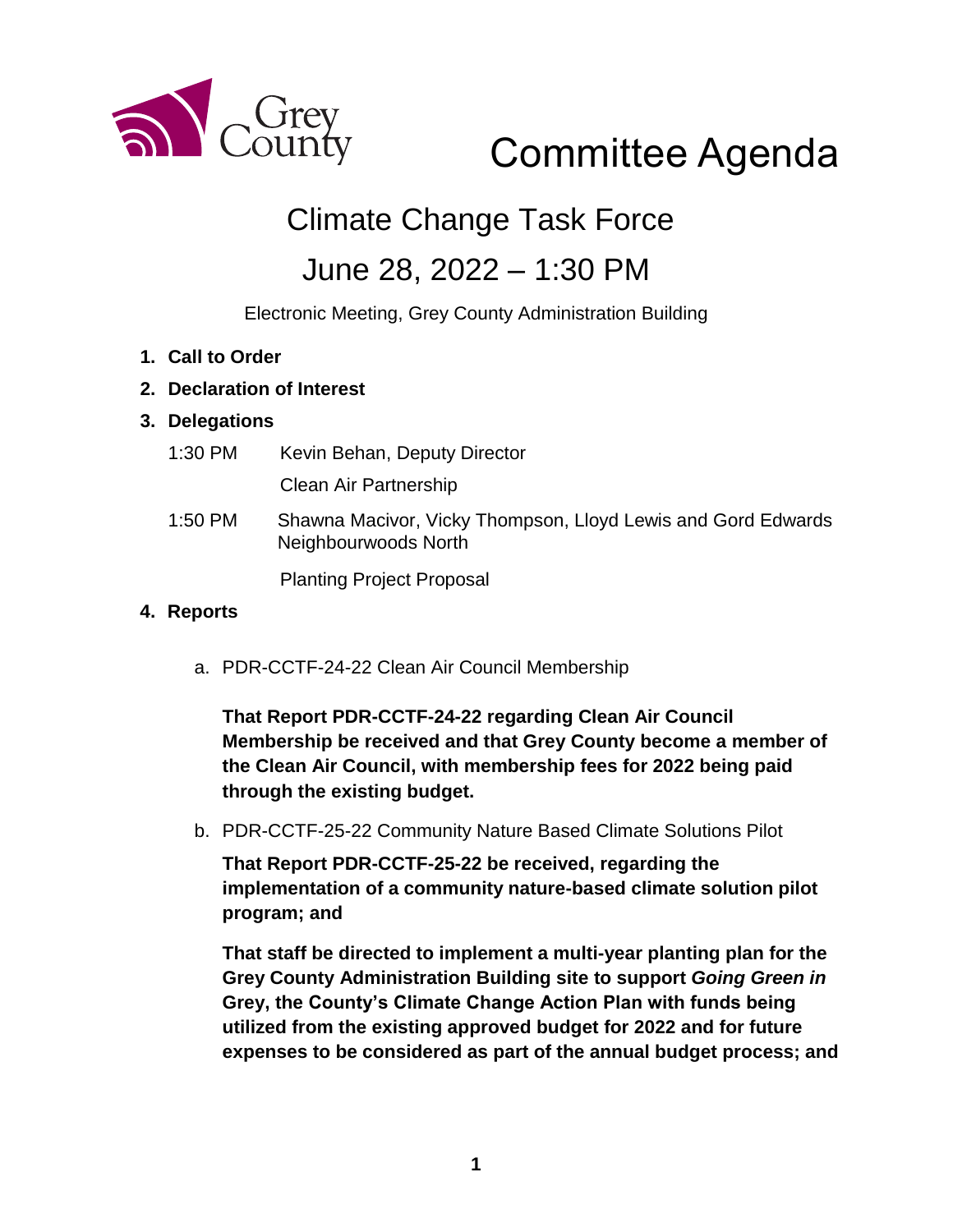Climate Change Task Force June 28, 2022 Page 2

> **That staff be directed to host a Fall 2022 community planting event to initiate engagement of volunteers in nature-based climate solutions to be funded from the existing approved budget or from grant funding received as part of the Agents of Change program.**

- **5. Other Business**
- **6. Next Meeting Dates**
	- a. To Be Determined
- **7. Adjournment**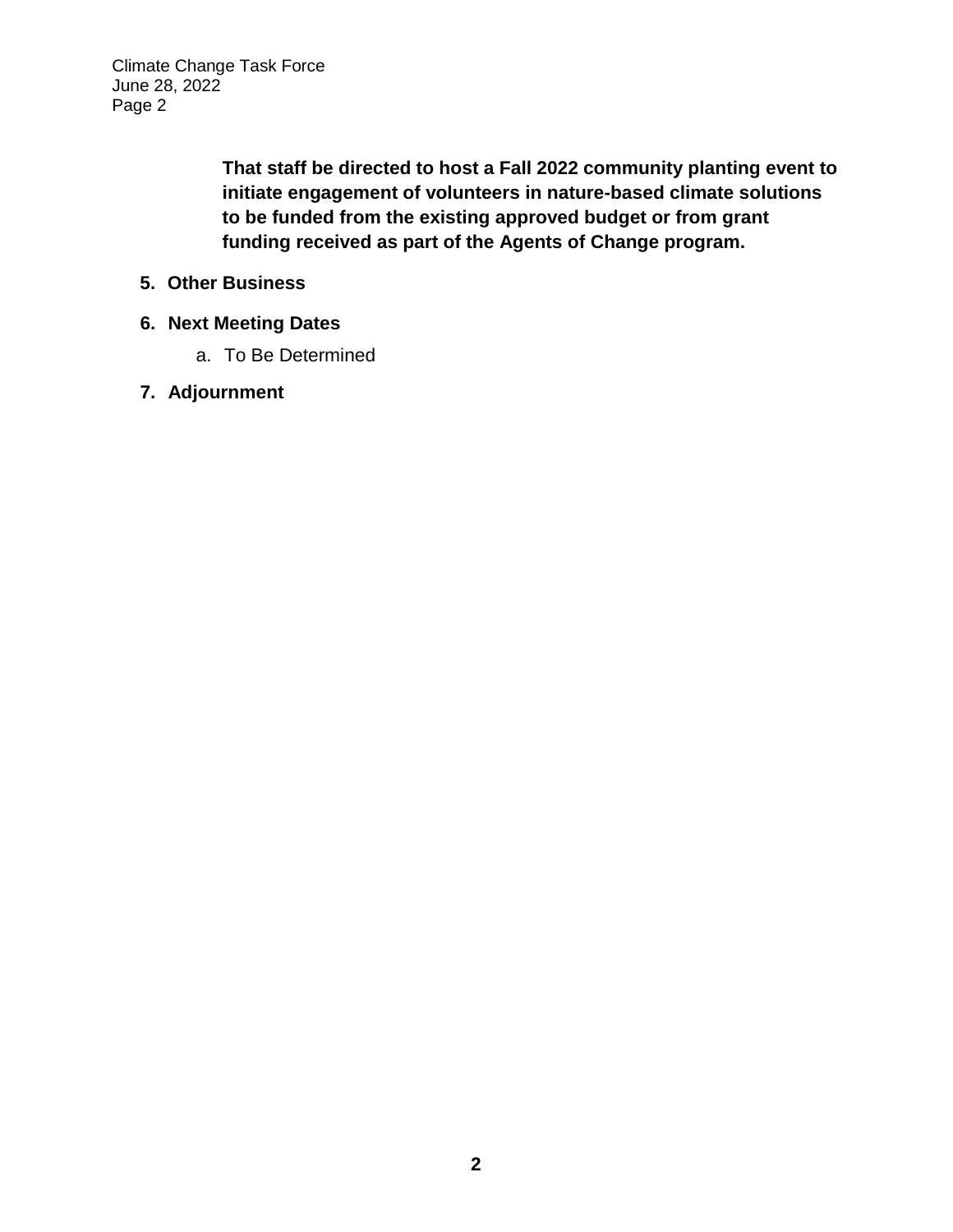

# Committee Report

| To:                            | Chair Carleton and Members of the Climate Change Task Force |
|--------------------------------|-------------------------------------------------------------|
| <b>Committee Date:</b>         | June 28, 2022                                               |
| <b>Subject / Report No:</b>    | PDR-CCTF-24-22                                              |
| Title:                         | Clean Air Council Membership                                |
| <b>Prepared by:</b>            | Linda Swanston                                              |
| <b>Reviewed by:</b>            | <b>Randy Scherzer</b>                                       |
| <b>Lower Tier(s) Affected:</b> | All municipalities within Grey                              |
| Status:                        |                                                             |

### Recommendation

**1. That Report PDR-CCTF-24-22 regarding Clean Air Council Membership be received and that Grey County become a member of the Clean Air Council, with membership fees for 2022 being paid through the existing budget.**

## Executive Summary

Collaboration and coordination are essential elements of the successful implementation of Grey County's recently adopted *Going Green in Grey* Climate Change Action Plan (CCAP). Membership in the Clean Air Council (CAC) will provide Grey County staff, and the staff of our local municipalities, access to a platform to share information, build connections and work towards reducing energy use and emissions. Grey County has joined over 500 Canadian municipalities in declaring a climate emergency and has the opportunity to learn from and with other jurisdictions on how best to implement our CCAP. This report outlines the rationale and benefits to joining the Clean Air Council and recommends Grey County become a member.

## **Background**

Grey County recently adopted a net-zero by 2050 greenhouse gas (GHG) emissions reduction target community-wide, and the *Going Green in Grey* Climate Change Action Plan (CCAP) will help the County and its partners reduce local GHG pollution and begin adapting to our changing climate. The CCAP establishes community targets of 30% reduction in greenhouse gas emissions by 2030, relative to 2018 levels and Net-Zero greenhouse gas emissions by 2050, relative to 2018 levels. The County's corporate targets are accelerated in an effort to lead by example seeking 40% reduction in greenhouse gas emissions by 2030, relative to 2018 levels and Net-Zero greenhouse gas emissions by 2045, relative to 2018 levels. The CCAP also lays out a series of interim GHG pollution reduction milestones every 5 years.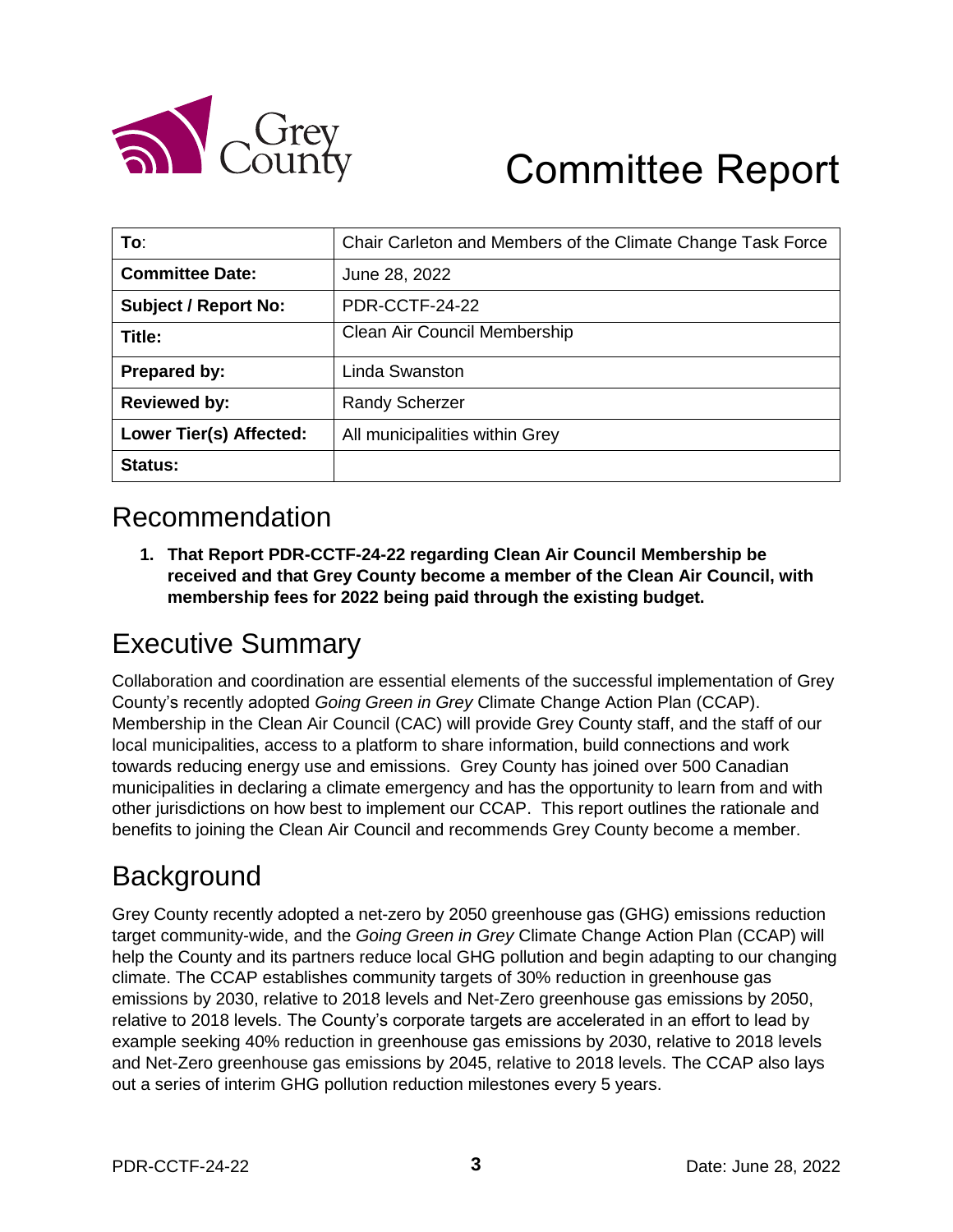The CCAP was prepared following the Federation of Canadian Municipalities (FCM) Partners for Climate Protection (PCP) five-milestone framework. The PCP framework focuses on quantifying and analyzing local GHG pollution and identifying actions to reduce it, resulting in a climate change mitigation plan. The CCAP identifies the need to develop an adaptation plan to help the County, member municipalities, and our community respond to our changing climate as a key next step. In implementing the CCAP Grey County can benefit and avoid duplication by networking with other municipalities and counties committed to ambitious climate action.

### Clean Air Council Membership

The CAC is Canada's largest peer-to-peer municipal climate action network and is comprised of over 30 municipalities and Public Health Units (PHU) working collaboratively on clean air and climate change actions.

CAC member jurisdictions represent 10 million people, and have completed over 1000 climate action initiatives, reducing 19 million tons of GHGs. In 2020 over 1,000 municipal staff participated in 35 CAC workshops and webinars focused on priority areas that align with Grey County's CCAP including:

- Low carbon buildings both at the corporate and community scale
- Low carbon transportation active transportation, electric vehicles, municipal fleet greening
- Climate action and equity applying an equity lens to climate action
- Climate lens creating a climate lens for municipal decision-making

As a member, Grey County and local municipalities will have access to the CAC resource library of over 170 briefing notes, case studies, webinar recordings, and presentations on climate action issues. The resources available through the CAC will assist with carrying out the *Going Green in Grey* priority actions including; creating a green development standard, establishing a home energy retrofit program, electric vehicle infrastructure roll-out, community engagement, and adaptation planning, to name just a few.

CAC members include both local municipalities and upper-tier municipalities, creating a valuable network for learning and collaboration for staff at both levels. CAC membership includes a growing number of rural jurisdictions and CAC is expanding their offerings related to nature-based solutions and climate action in the agricultural sector.

With every four-year municipal term, the CAC identifies declaration actions that member municipalities will advance. Municipalities report back on progress on these declaration actions on a four-year cycle. The 2019-2023 [Declaration Report](https://cleanairpartnership.org/cac/wp-content/uploads/2020/10/2019-2023-Intergovernmental-Declaration-on-Clean-Air-Climate-Change.pdf.) illustrates the collective progress: The declarations broadly align with the targets and actions of *Going Green in Grey,* and Grey would first report in 2027 which aligns with our planned reporting and update cycle for the CCAP.

The CCAP identifies the need for some issues to be managed by other levels of government. The CAC provides opportunities to collaborate with CAC members on joint submissions to provincial and federal governments on proposed policy changes related to energy and the environment. This reduces burden on County and Municipal staff to provide comment on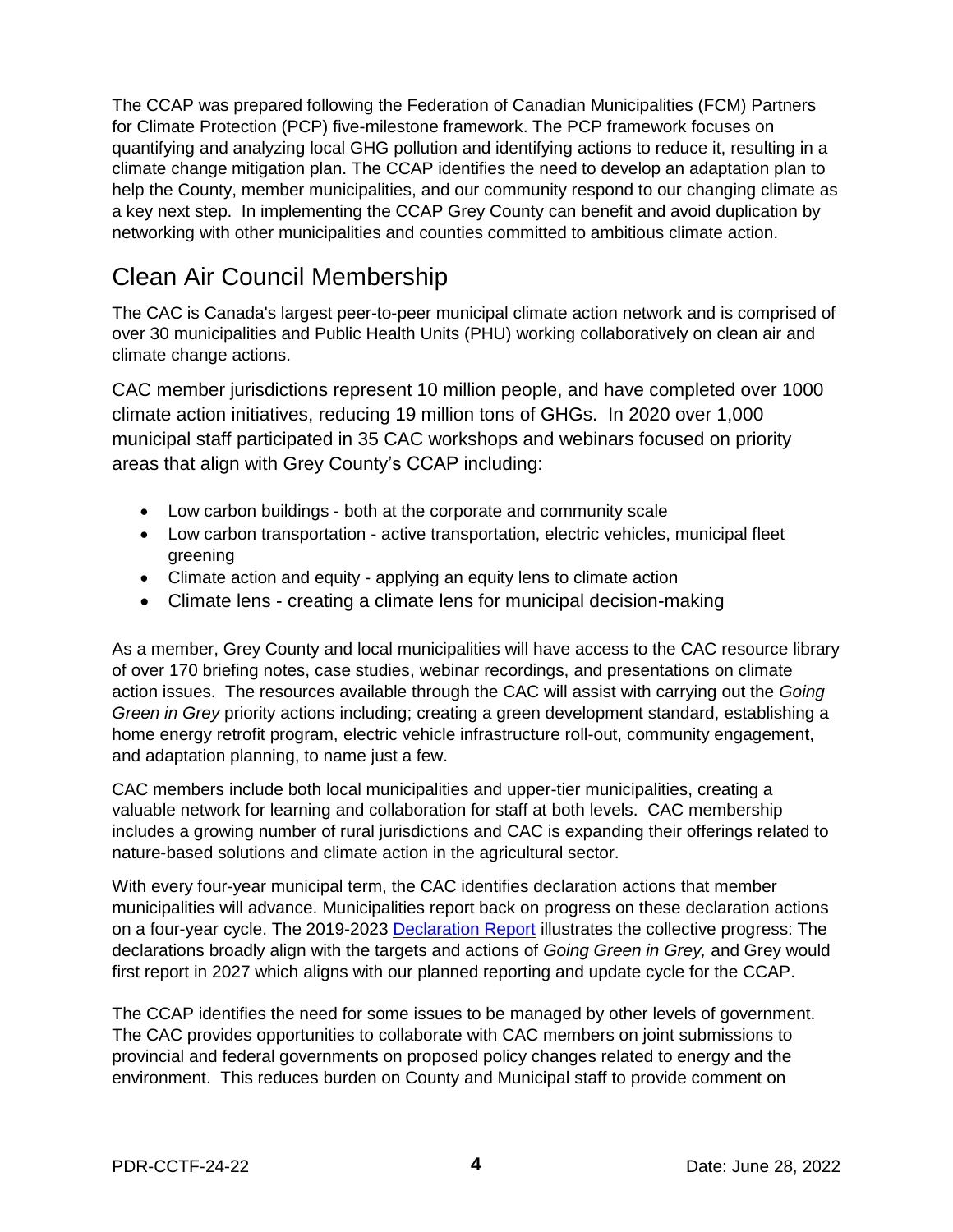climate/environmental proposals and adds Grey County's support to climate relevant policy consultations.

# Legal and Legislated Requirements

There are no legal or legislated requirements related to this report.

# Financial and Resource Implications

Adopting this report would result in the payment of a prorated 2022 annual membership due to Clean Air Council from the existing 2022 approved budget, and a go forward annual payment of \$1,814 to be included for consideration as part of the annual budget process. Grey County can terminate our membership at any time without penalty.

# Relevant Consultation

☒ Internal: CAO

☐ External:

### Appendices and Attachments

Attachment A: [Clean Air Council Membership Package](https://docs.grey.ca/share/public?nodeRef=workspace://SpacesStore/6aacb1e5-0401-4f3a-92e9-3915a233775c)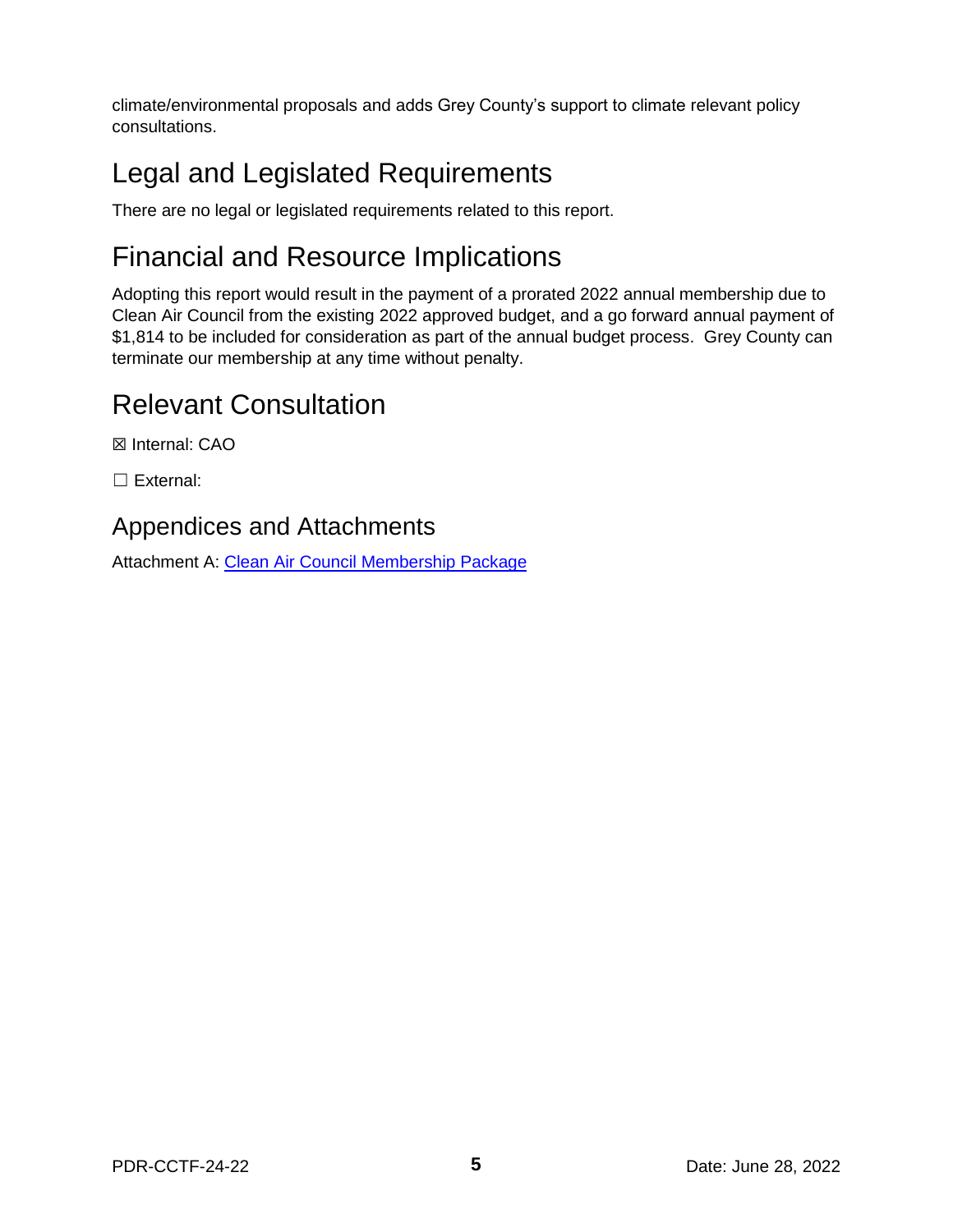

# Committee Report

| To:                            | Chair Carleton and Members of the Climate Change Task Force |
|--------------------------------|-------------------------------------------------------------|
| <b>Committee Date:</b>         | June 28, 2022                                               |
| <b>Subject / Report No:</b>    | <b>PDR-CCTF-25-22</b>                                       |
| Title:                         | <b>Community Nature-based Climate Solutions Pilot</b>       |
| Prepared by:                   | Linda Swanston                                              |
| <b>Reviewed by:</b>            | <b>Randy Scherzer</b>                                       |
| <b>Lower Tier(s) Affected:</b> | <b>None</b>                                                 |
| Status:                        |                                                             |

### Recommendation

- **1. That Report PDR-CCTF-25-22 be received, regarding the implementation of a community nature-based climate solution pilot program; and**
- **2. That staff be directed to implement a multi-year planting plan for the Grey County Administration Building site to support** *Going Green in* **Grey, the County's Climate Change Action Plan with funds being utilized from the existing approved budget for 2022 and for future expenses to be considered as part of the annual budget process; and**
- **3. That staff be directed to host a Fall 2022 community planting event to initiate engagement of volunteers in nature-based climate solutions to be funded from the existing approved budget or from grant funding received as part of the Agents of Change program.**

## Executive Summary

As an initial step toward implementation of the Climate Change Action Plan recommendations, staff propose moving forward with a multi-phase community site naturalization proposal for the Administration Building in Owen Sound. Naturalizing the site provides multiple benefits including:

- demonstrating leadership for nature-based climate solutions to sequester carbon identified in *Going Green in Grey*
- engaging residents in direct climate action and building their relationship to the natural environment
- building relationships with local volunteer climate action organizations
- exploring opportunities to support reconciliation through climate action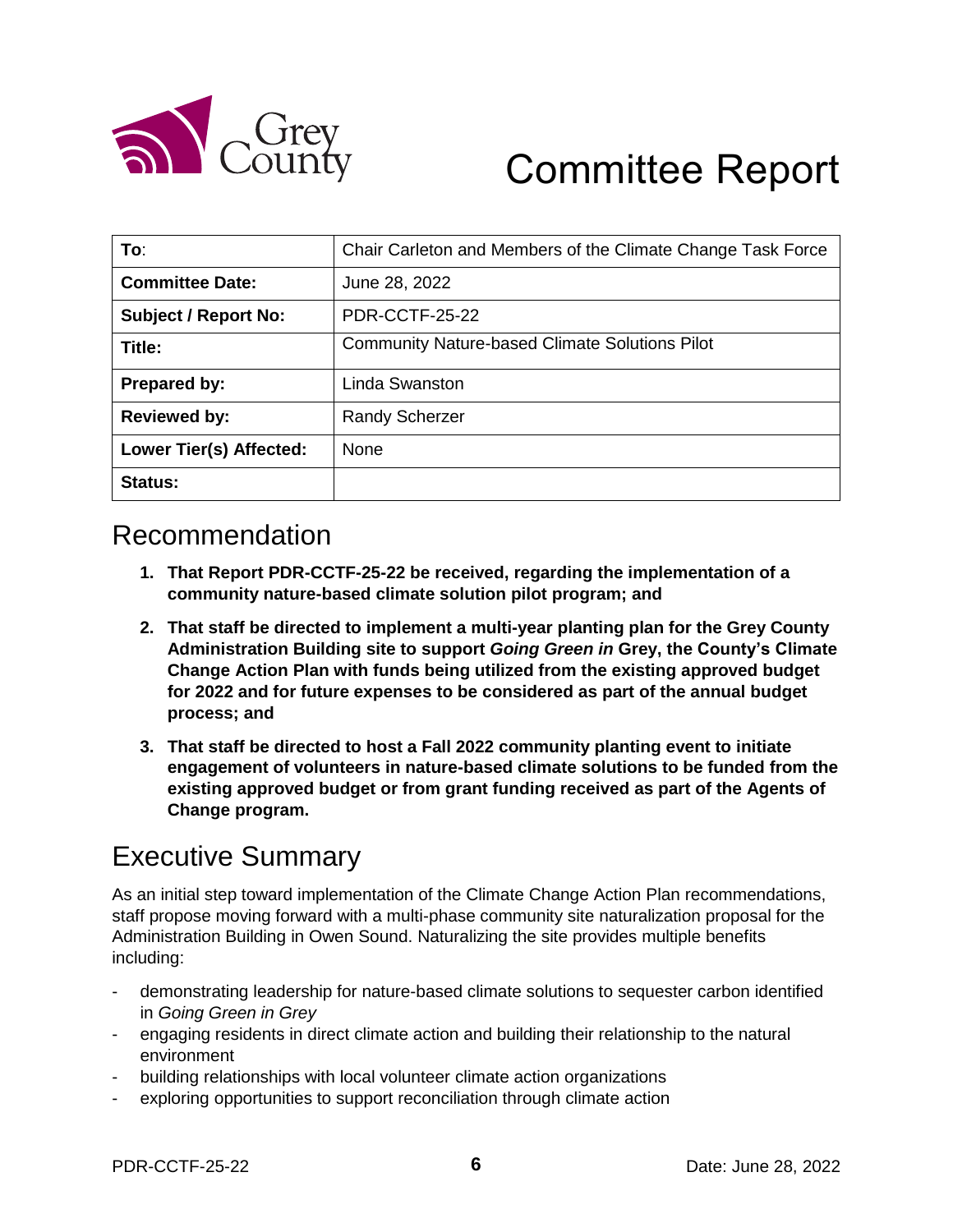# **Background**

County Council's recently adopted *Going Green in Grey* Climate Change Action Plan (CCAP) has a focus on nature-based solutions including 'Action 1: Afforestation, Habitat and Biodiversity Protection.' Council has set a target of 1 million trees being planted across the Grey County community by 2030 and 5 million by 2050.

In the Spring of 2021, a group of residents associated with NeighbourWoods North (NWN) reached out to Grey County to propose the naturalization of the Grey County Administration Building Property at 595 9<sup>th</sup> Ave East, Owen Sound. In the Summer of 2021 Grey County's Climate Change Initiatives Manager met with the NWN group to discuss their proposal. In Fall 2021 County staff, including the Housing Manager responsible for the Administration Building property, walked the site with NWN volunteers and Grey Sauble Conservation Authority's (GSCA) Forestry Coordinator to assess appropriate planting based on the site's orientation, gradient, soil, water conditions and utility locations. From this the NWN volunteers prepared an options paper of planting approaches that informed the planting proposal in this report. Given NWN's history of successful resident engagement in other large scale planting projects the opportunity for the Administration Building project to also engage volunteers was explored.

### Proposed Naturalization Actions

| Having reviewed the NWN suggestions in discussion with Housing and Maintenance staff, and |
|-------------------------------------------------------------------------------------------|
| GSCA, Staff are recommending an initial set of actions in 2022:                           |

| 2022 Actions                                                                                                                                                                                                                | <b>Cost</b>     | <b>Rationale</b>                                                                                                                                                                                                                   |  |  |
|-----------------------------------------------------------------------------------------------------------------------------------------------------------------------------------------------------------------------------|-----------------|------------------------------------------------------------------------------------------------------------------------------------------------------------------------------------------------------------------------------------|--|--|
|                                                                                                                                                                                                                             | <b>Estimate</b> |                                                                                                                                                                                                                                    |  |  |
| <b>Sugar Maples</b><br>Plant 10 Sugar Maples along the 6 <sup>th</sup><br><b>Street East sidewalk</b><br>Mulch under trees                                                                                                  | \$2000          | Trees are native to area and will do<br>$\overline{a}$<br>well in the soil on that area of the site<br>Will provide shade and windbreak to<br>$\qquad \qquad \blacksquare$<br>pedestrians walking up to<br>Administration building |  |  |
| <b>Pollinator Gardens</b><br>Establish two 12x15 foot pollinator<br>gardens:<br>Lower level 6 <sup>th</sup> street<br>$\cap$<br>building entrance<br>South side of the building<br>$\Omega$<br>adjacent to the concrete pad | \$3000          | Attract beneficial pollinators to<br>-<br>Administration building site<br>Provide educational opportunity for<br>$\overline{\phantom{0}}$<br>staff and residents                                                                   |  |  |
| <b>Shade Trees</b><br>Plant 4 shade trees on South side of<br>building at ground level towards the<br>front of the building                                                                                                 | \$800           | Provide shade to staff area<br>$\blacksquare$<br>Reduce heating and cooling demands<br>-<br>on the administration building through<br>shading and wind break                                                                       |  |  |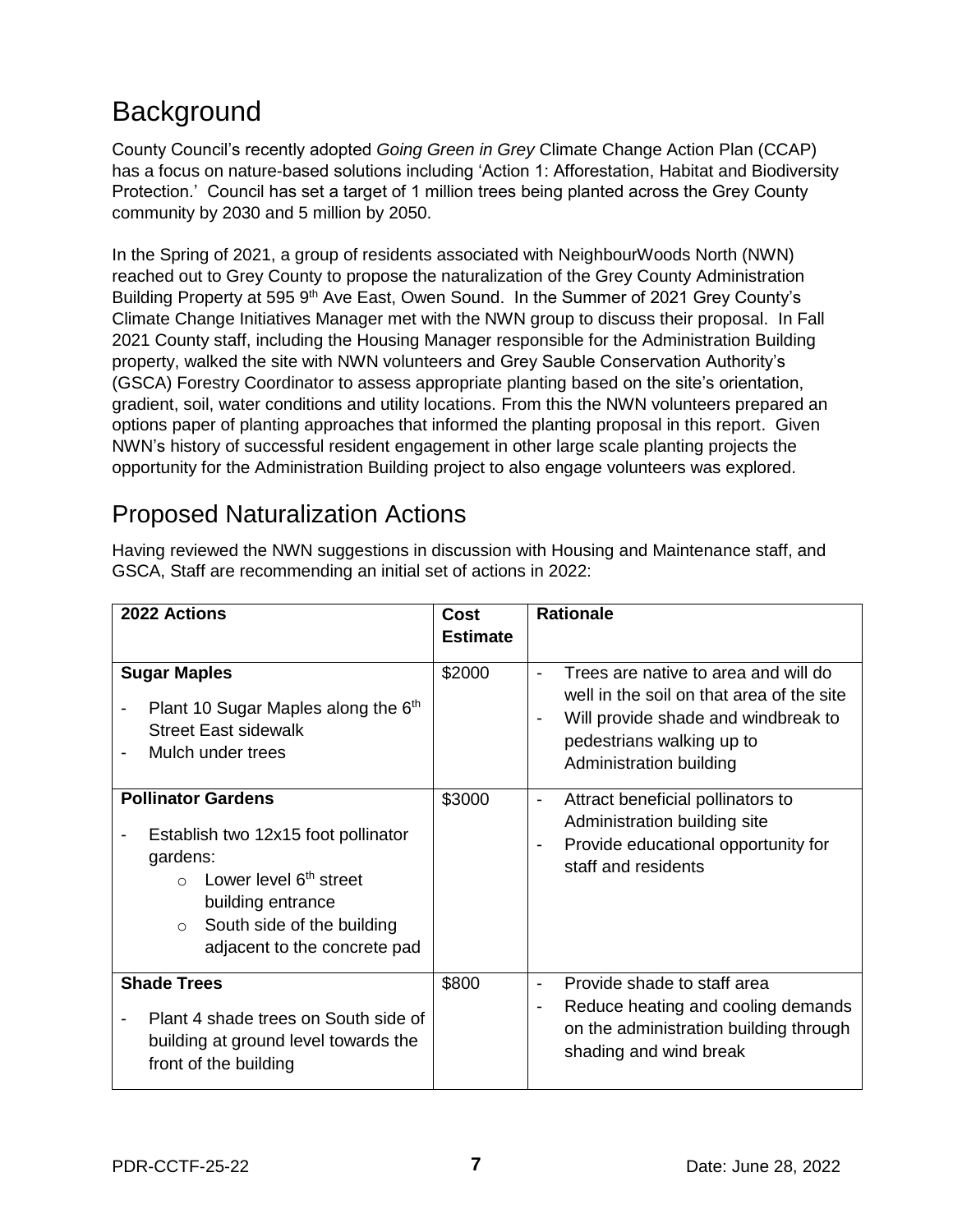|                                                                                                                                    |                                                  | $\overline{\phantom{a}}$ | Use native species potentially, White<br>Oak and Mountain Ash |
|------------------------------------------------------------------------------------------------------------------------------------|--------------------------------------------------|--------------------------|---------------------------------------------------------------|
| <b>Explore Rain Garden</b><br>Investigate planting native plants in<br>the northwest corner of the property<br>to manage rainwater | Existing<br>staff<br>capacity<br>for<br>research | -                        | Manage rainwater<br>Provide pollinator habitat                |

Staff will monitor the 2022 plantings for outcomes and issues, along with impacts on maintenance. Maintenance impacts are anticipated to be minimal to moderate. There will be reduced mowing requirements due to the mulching around the newly planted trees, there will be additional watering requirements associated with the new trees over the first 1-5 years. The pollinator gardens will require an estimated one hour a week of weeding and maintenance, the potential for Administration Building staff to participate in the maintenance will be explored as part of wellness programming.

The monitoring of the 2022 plantings will inform if any revisions are needed to the proposed goforward planting program (map of phased plantings provided in Attachment 1):

#### *2023*

Establish bioretention rain garden in northwest corner of the property.

### *Future years*

- Create native woodlot on south side of the property planting 30-40 native trees from the South corner of the building down to the 9<sup>th</sup> Avenue East Sidewalk

A 3D visualization of the planting projects once mature is available online here: <https://arcg.is/1r9zuO>

### Community Engagement

Naturalization of the Administration building property is an excellent opportunity to pilot engaging Grey County residents in nature-based climate solutions that support "Theme 8 – Outreach & Engagement" of *Going Green in Grey*. Co-hosting a community planting event with Neighbourwoods North in Fall 2022 will begin building awareness of Grey County's climate action plan and will engage residents in taking direct climate action. NWN will help with community engagement by mobilizing volunteers for a planting event in the Fall by connecting with their own membership, local Climate Action Teams and the Master Gardeners of Grey Bruce. Based on the outcomes of the Administration Building planting event other Grey County sites could subsequently be naturalized with the help of resident and staff volunteers.

Engaging volunteers in the planting project begins to implement Action 19 of *Going Green in Grey*, 'Establish a Climate Action Engagement Program'. With support of the Agents of Change program funded by ICLEI Canada, staff are currently exploring how to develop a community climate volunteer program grounded in Indigenous knowledge to accelerate nature-based climate solutions, advance reconciliation, and deliver benefit to local Indigenous communities. Conversations are ongoing with M'Wikwedong Indigenous Friendship Centre about how best to